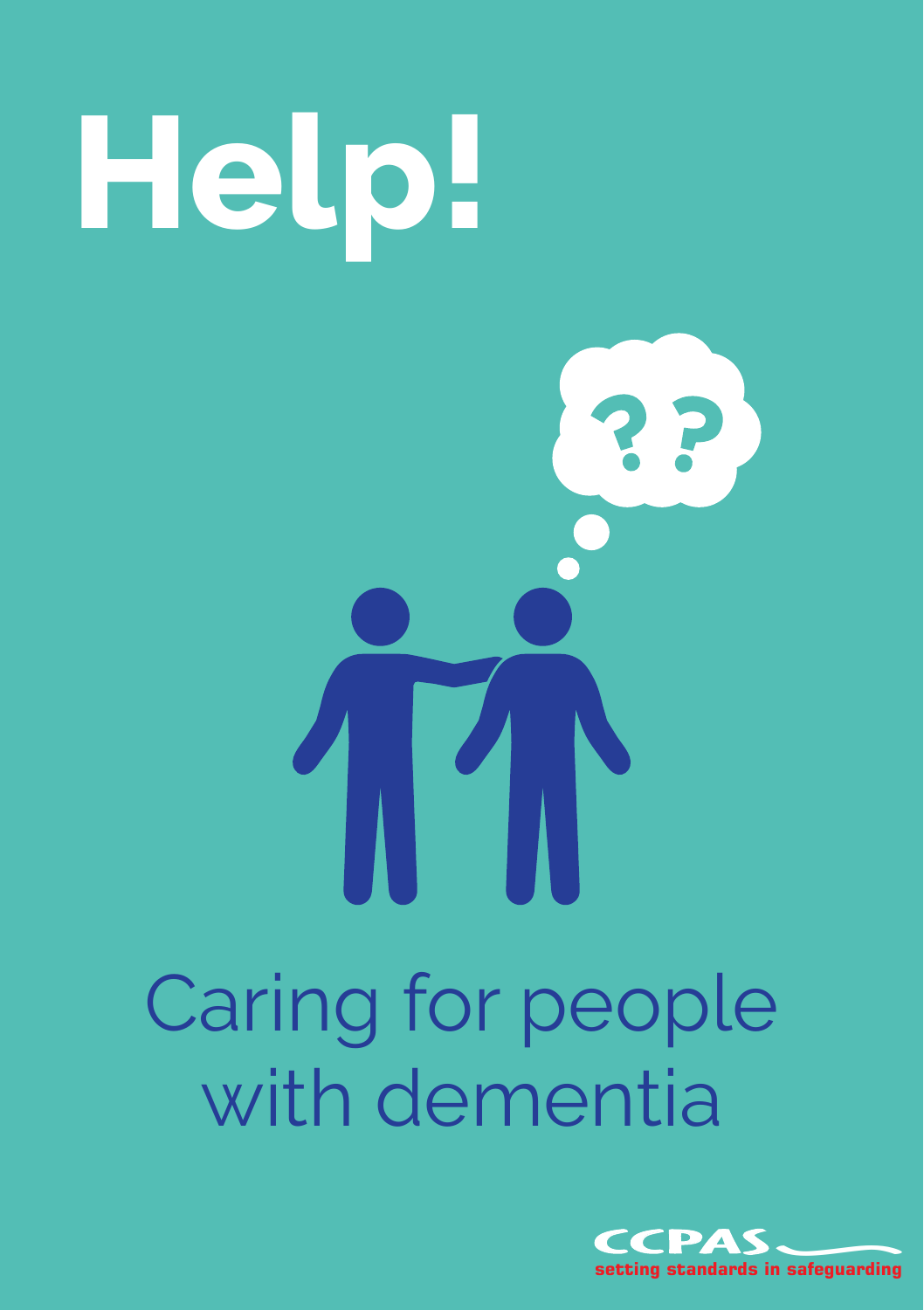# **Help!**

## Caring for people with dementia

Isaiah 46:4 *"Even to your old age I am he, and to grey hairs I will carry you. I have made, and I will bear; I will carry and will save."*

The Bible lays significant emphasis on caring for the elderly and those growing into their old age. Whilst technology has increased life expectancy and longevity, it has not quite achieved much success with preventing some of the struggles that come with old age. Older people today face several challenges that emanate from a decline in their physical health, which then lead on to deteriorating mental health and limited social inclusion. Isolation therefore easily becomes a very common element in the lives of older people, thus increasing their vulnerability to risk and harm. From a safeguarding point of view, the Care Act, 2014 offers clear guidance on how to meet the needs of *adults with care and support needs* and even those *at risk*.

In this leaflet the issue of Dementia is discussed and the implications for safeguarding adults with dementia is explored, considering what the church can do in treating individuals with dementia with respect, dignity and maintaining their human rights within a church setting.

Dementia is not a disease in itself but is a term that signifies a group of symptoms including memory loss, confusion, mood changes and difficulty with day-to-day tasks. It occurs when brain cells stop working properly thus impacting how you think, remember and communicate. The causes for dementia can be any of the following:

- 1. Alzheimer's shrinking of parts of the brain.
- 2. Vascular reduced blood flow to the brain cells.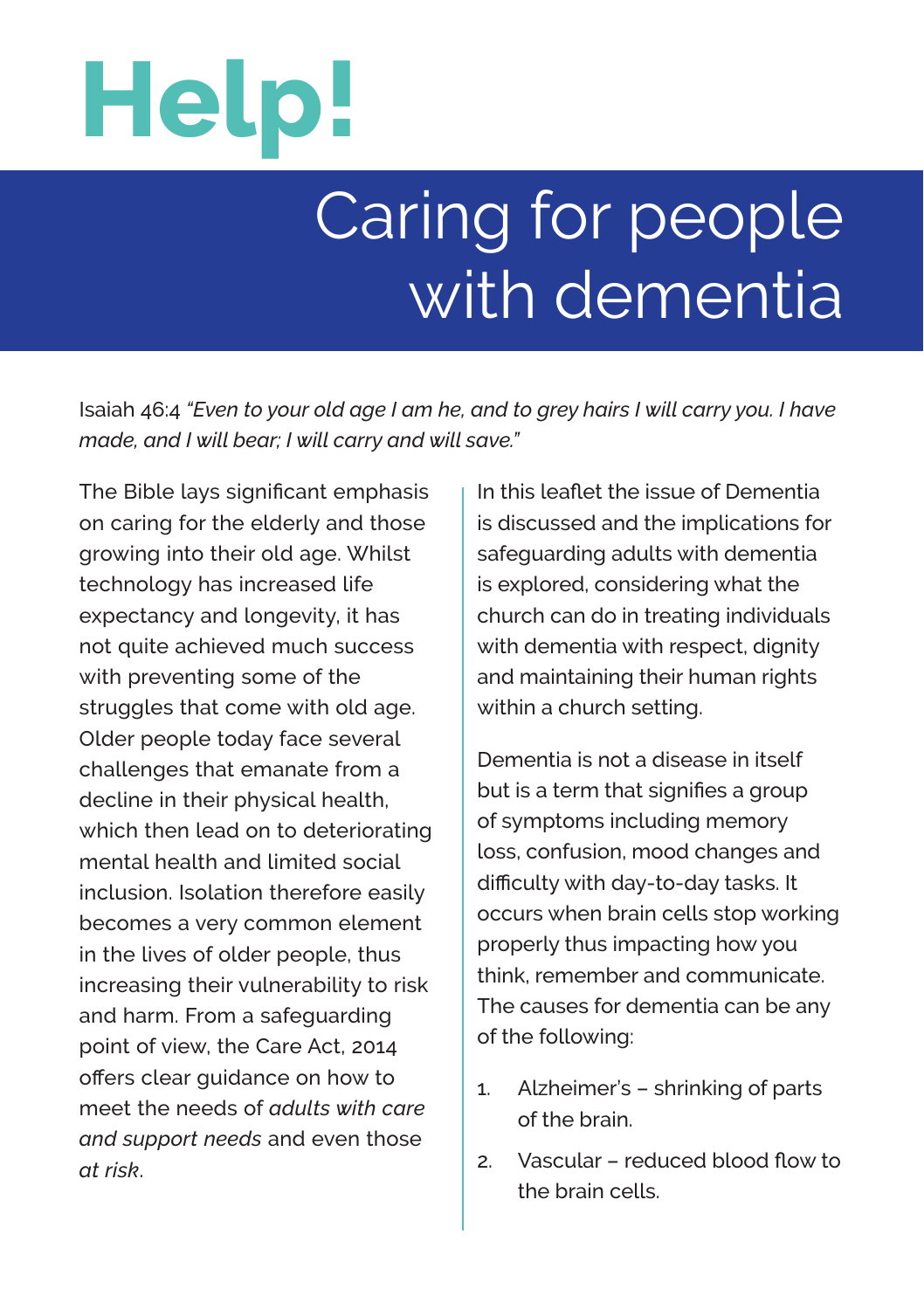3. Lewys bodies – abnormal aggregates of protein that develop inside nerve cells.

The types of Dementia are therefore also distinguished on the same basis: Alzheimer's disease, vascular dementia and dementia with Lewys bodies. Livability, a national Christian disability charity has succinctly defined these types of dementia, (May 2016) as follows:

**Alzheimer's disease** is the most common type of dementia. Problems with day-to-day memory are often noticed first, but other symptoms may include difficulties finding the right words, solving problems or making decisions.

**Vascular dementia** is caused by interruptions to the blood supply to the brain, sometimes as the result of strokes. Many people have difficulties with problem-solving or planning, thinking quickly and concentrating.

**Dementia with Lewy bodies** is a less common type. Early symptoms can include fluctuating alertness, difficulties with judging distances and hallucinations. Day-to-day memory is usually affected less than in early Alzheimer's disease

**Frontotemporal dementia** is another less common type, caused by damage to the front or sides of the

brain. At first, changes in personality and behaviour may be the most obvious signs. Depending on where the damage is, the person may have difficulties with fluent speech or forget the meaning of words or objects.

If you know of someone who is worried about their memory, the GP should be the first point of contact to initiate the process of diagnosis and identifying support.

The ten forms of abuse that the Care Act, 2014 has identified (physical, sexual, psychological, financial, neglect, self-neglect, organisational, domestic abuse, modern slavery, discriminatory) are those which an individual with a diagnosis of dementia may be vulnerable to. Whilst injuries may have a simple, innocent explanation, it is also important for those who support individuals with dementia (care workers, family members, church workers) to remain vigilant to the possibility of abuse and report any concerns to the Safeguarding Co-ordinator/Lead within the organisation. There have been growing reports by the Alzheimer's Society (December 2011) that adults with dementia have been victims of financial abuse (through scams, misselling and cold calling) collectively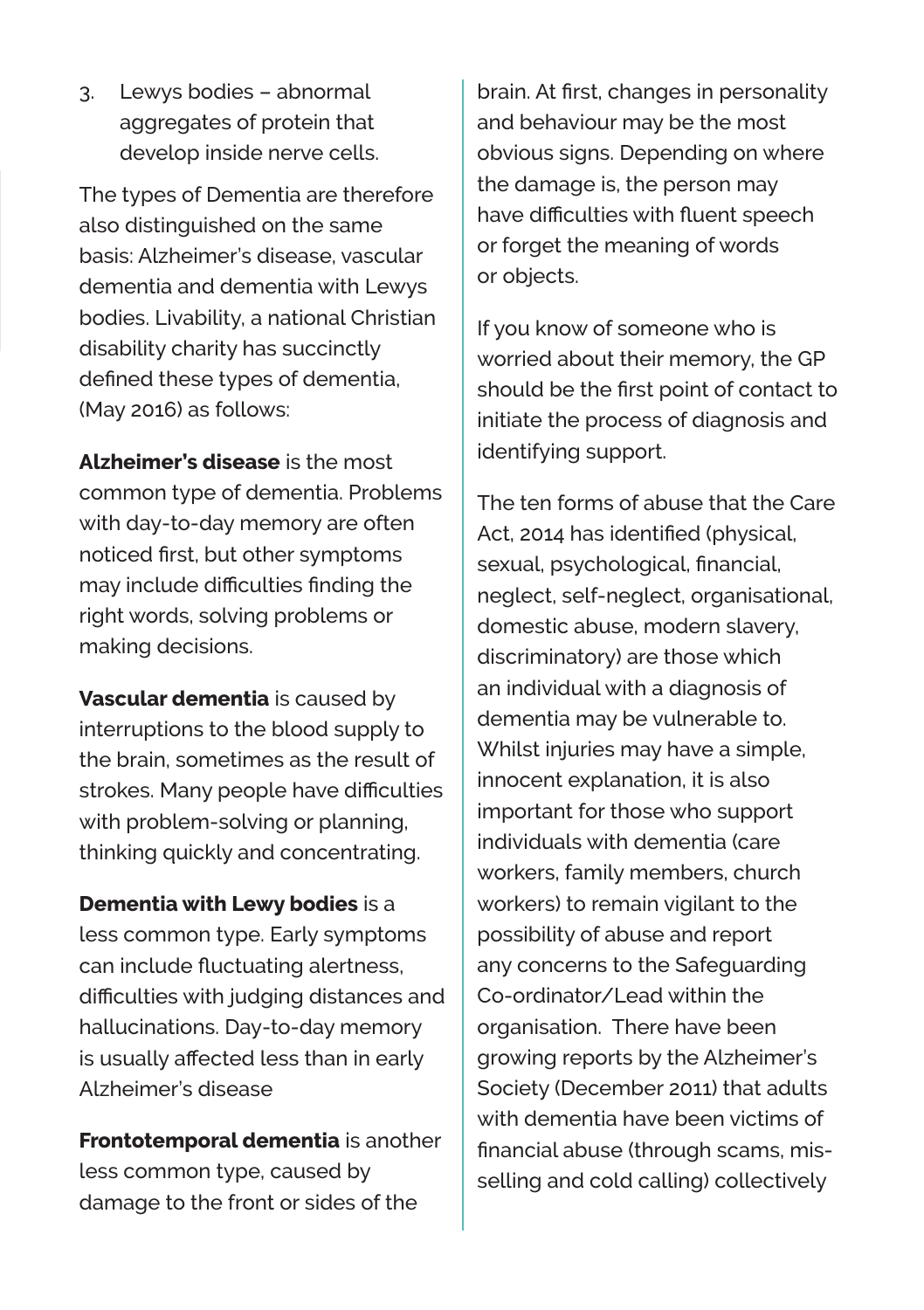losing tens of millions of pounds. (SCIE, 2015)

In situations where abuse is suspected, given that the individual's mental capacity is limited and can be declining, it is important that those supporting the person take appropriate action by alerting Adult Social Care in the local area. The G.P. can also be contacted to alert them of the situation so that appropriate and measured action can be taken in respect to the individual. If you or anyone supporting an individual with dementia is concerned about the individual's mental capacity to make informed decisions, it is best to contact Social Services to share the concerns and request for a mental capacity assessment. This is far more appropriate than taking action yourself and therefore potentially depriving the person of his/her liberty which may not be in their best interest.

One can seek support and advice from organisations such as Age Concern, Dementia UK, Livability, Alzheimer's Society. The Alzheimer's Society has a useful Dementia Connect facility on their website, which can assist you in exploring resources for people with dementia, local to their area.

In cases where you are aware that Adult Social Care is involved, seek to make contact with them and build positive relationships so that your church can be identified as a potential source of assistance within the Person Centred Support Plan for the individual. This will also facilitate easy access for you as an organisation, to their expertise and guidance on the safest and most appropriate manner to support the individual. If you are concerned for the immediate safety of the person, we would advise you to contact emergency services. Most Local Authorities also have Adult Social Care – Out of Hours Teams who can be contacted for emergency advice, support and intervention.

#### What can you do to make your church dementiafriendly?

Livability has developed the following guidance on the principles of developing dementia-friendly churches:

• Maintain a positive, optimistic but realistic outlook of what people with dementia can do. Consider doing things a bit differently to involve and incorporate their needs too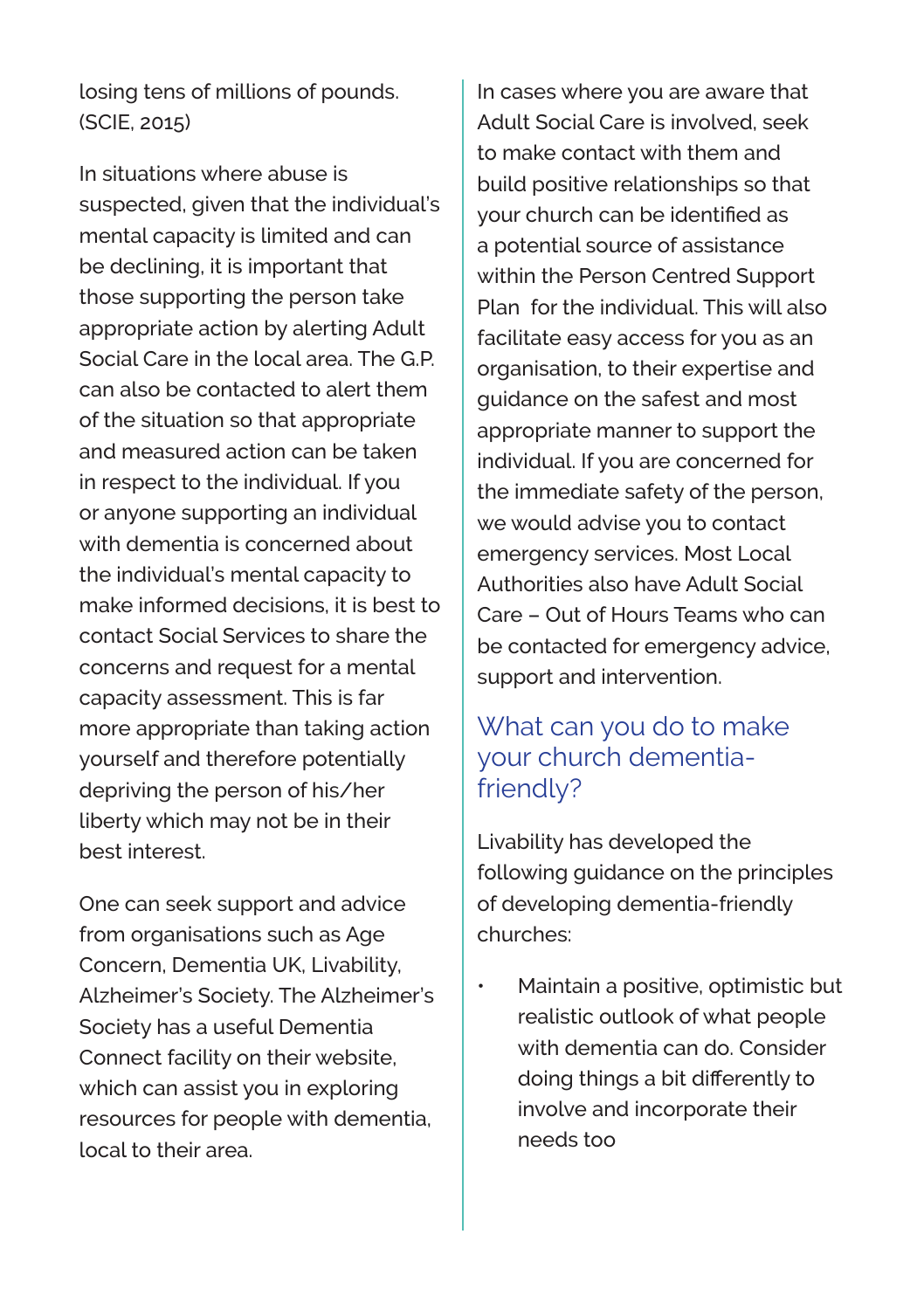- Offer sensitive and personcentred support. Make the person feel comfortable and supported.
- Listen attentively to the person when they are talking to you, (their non-verbal communication i.e. body language too). Even if what they say is not factually accurate, it is nonetheless important to them. Disagreeing with them may lead to them becoming more upset. But is important to recognise and try and understand how they feel about what they are saying.
- Support people with dementia to make choices and decisions. This may be difficult for them but there are several resources that are available to help this process.
- It is important to remember that people with dementia understand what is being said. Therefore be kind and supportive with your words and what is discussed in their presence.
- Support them to dress well. Just as looks are important to each one of us, the same goes to people with dementia
- Think and act on ways that creative skills of people with dementia can be used within the church. This will also help to facilitate their participation within

the church, and help them feel like they belong. This includes the worship as well. Livability and L'arche communities are excellent places to seek resources and help from in this area.

The above organisations also offer practical advice and ideas on how to support dementiafriendly worship within churches.

### Useful contacts

#### **Dementia Partnerships**

www.dementiapartnerships.com

**Livability** 020 7452 2000 info@livability.org.uk www.livability.org.uk

**Growing Dementia Friendly Churches** www.mha.org.uk

**Alzheimers Society** www.alzheimers.org.uk Helpline: 0300 222 11 22